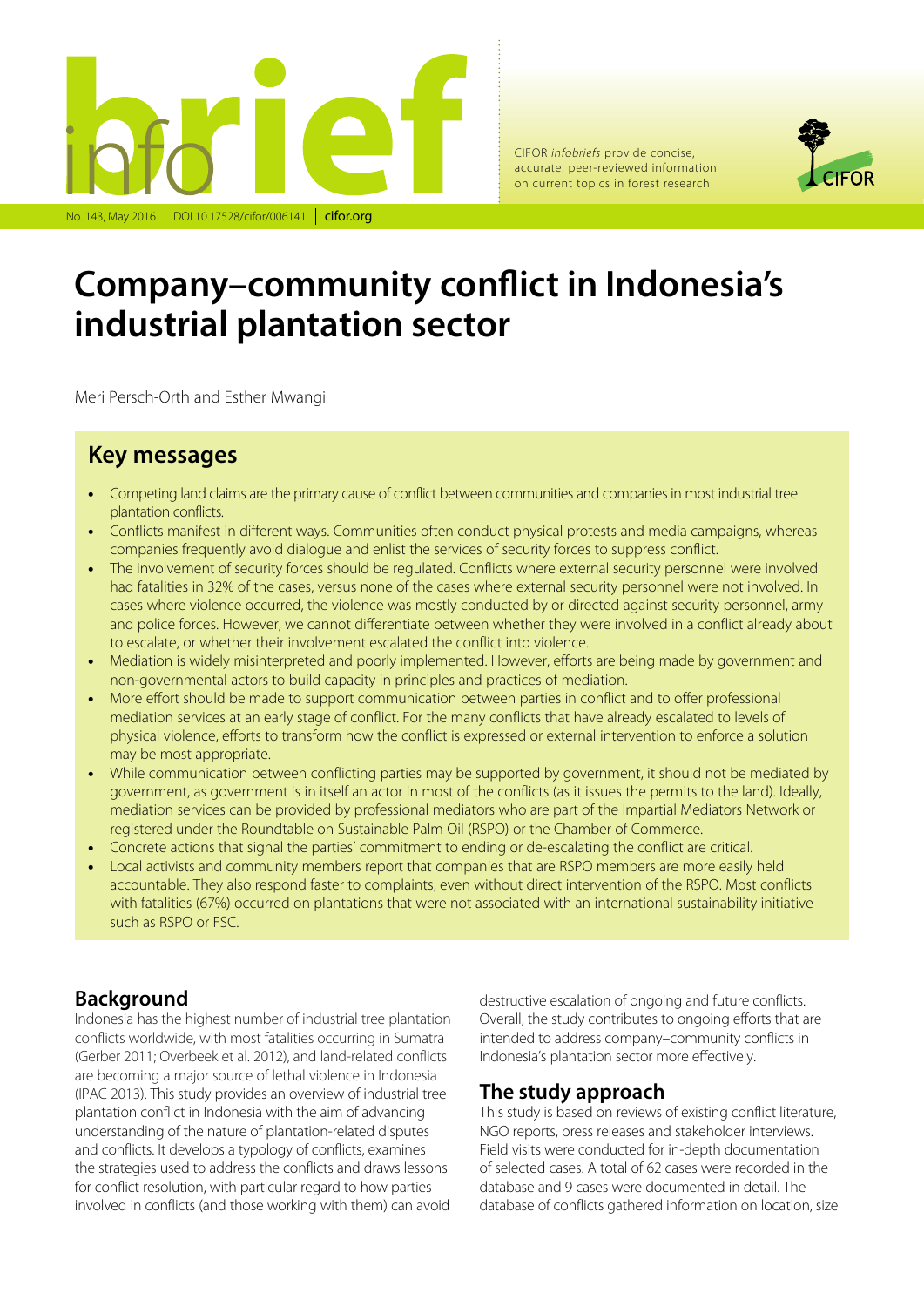

**FORKLET** No. 143 May 2016

of area affected by conflict, whether the company was affiliated to RSPO or other certification programs, causes of conflict, duration and intensity of conflict, manifestations of conflict, conflict resolution efforts and outcomes of these efforts. Criteria for inclusion in the database included: phase of conflict resolution (i.e. whether resolved, resolution attempted but failed, ongoing resolution efforts); that the conflict was company versus communities; that resolution attempted from 2005 or later; that oil palm or timber plantations were involved and that the case was well documented or researchers had access to reliable informants.

The selection of the nine cases for in-depth analysis was based on access to willing informants. We also attempted to obtain a heterogeneous representation of locations, conflict resolution mechanism, level of complexity and level of violence. A total of 28 people were interviewed or participated in focus group discussions. These interviews explored in detail the following issues: causes of conflict, manifestations of conflict, actors and stakeholders involved in the conflict, decision-making and representation of the communities in conflict, conflict resolution attempts, escalation triggers, factors affecting the conflict and lessons learned.

We assessed the conflicts using the 'conflict escalation' framework developed by Friedrich Glasl (1999). This framework relates conflict dynamics and levels of

escalation to different strategies of intervention and conflict resolution strategies. Conflict escalation entails a breakdown of communication between the parties, loss of control over the situation and an increase in readiness to use violence as a legitimate course of action to resolve competing interests (Schweitzer 2001; Demmers 2012). Glasl (1999) identifies several 'points of no return', which take the conflict deeper into escalation and makes it more intractable. His nine phases<sup>1</sup> coincide with likely outcomes, moving from 'win–win' to 'win–lose' to 'lose–lose' as the conflict grows more destructive. The further down we go on the ladder of conflict escalation, the more the need arises for external intervention. In the last stages, resolution may only be reached through external authority and force.

# **Distribution of company– community conflicts**

Figure 1 shows the distribution of the cases we analyzed and mapped as part of this study.

Most conflicts were documented in Sumatra (39%) and Kalimantan (35%) and the fewest in Java (3%), which is more densely populated than the other islands and has fewer large-scale industrial tree plantations. We found that many of the conflicts in Papua had not yet reached the phase of conflict resolution, and consequently these were not included in the database. Rather than respond to community



**Figure 1. Map of conflict locations.**

<sup>1</sup> The nine phases include: hardening, debate, action, images and coalitions, demasking and loss of face, threats and counter-threats, limited attacks, destroying the enemy and together into the abyss.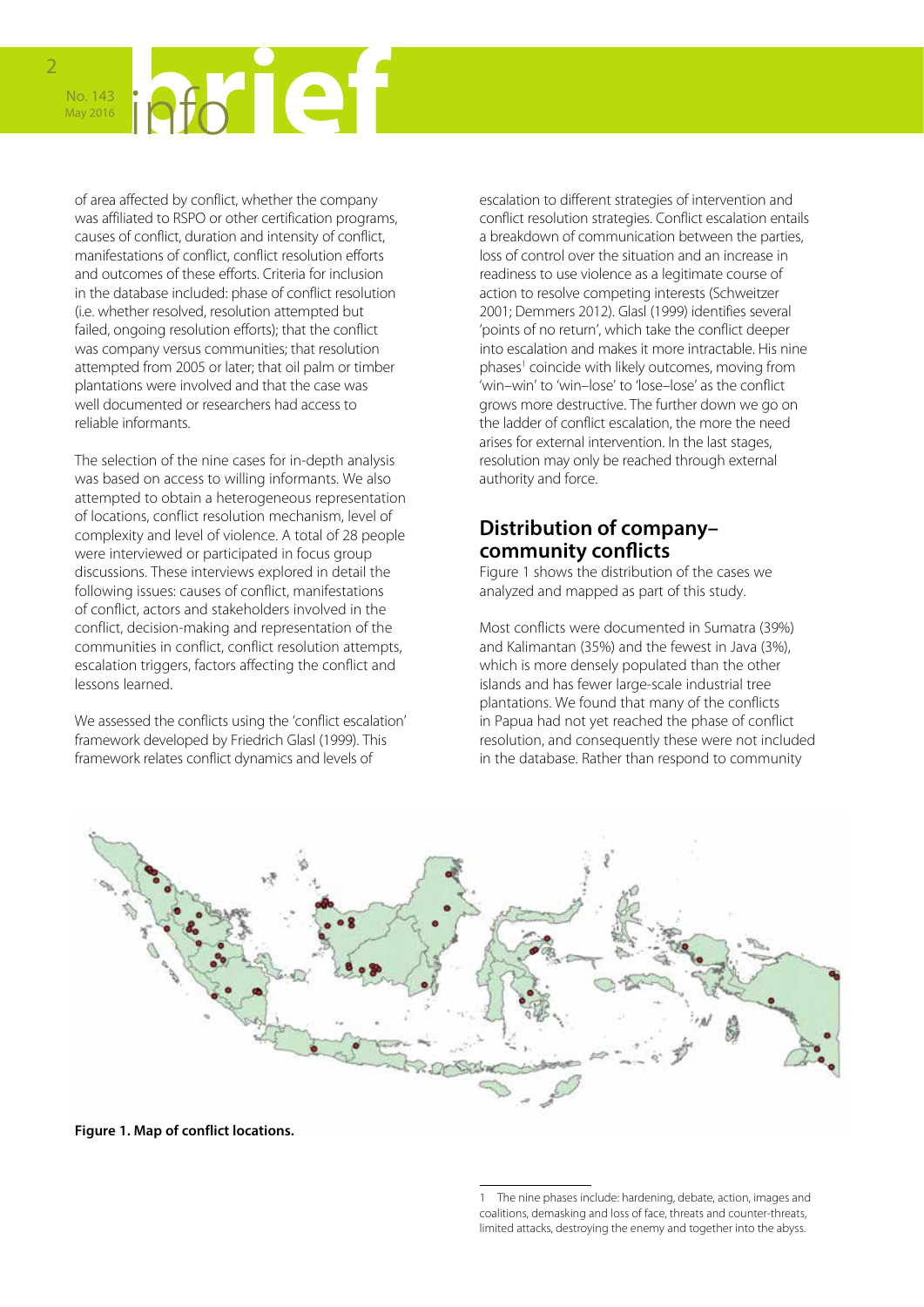

| <b>Island</b> | Average area under dispute in ha |
|---------------|----------------------------------|
| Java          | 284                              |
| Sumatra       | 3,589                            |
| Kalimantan    | 4,225                            |
| Sulawesi      | 5,350                            |
| Papua         | 18,628                           |
| Average       | 5,146                            |

#### <span id="page-2-0"></span>**Table 1. Average area under dispute per island.**

complaints, companies here leave local communities without options for redress by repressing any community resistance and ensuring that such resistance receives no media attention.

Of the conflicts we analyzed, 87% involved oil palm plantations and 13% involved pulp and paper or timber tree plantations as the corporate party.

The average area under conflict was 5146 ha. The average area under dispute was smallest in Java, and largest in Papua, where the largest area of conflict was in Mimika and concerned an area of 35,759 ha ([Table 1\)](#page-2-0).

The average area under dispute was 5229 ha for tree plantations, 5875 ha for non RSPO-members, 6195 ha for RSPO members and 2961 ha for RSPO certified plantations.

#### **Most common causes of company– community conflicts**

The main cause of conflict is land grabbing<sup>2</sup> (84%). However, most conflicts had multiple causes that were mostly related to land tenure and unequal benefit sharing. Land grabbing, lack of, or incomplete, free, prior and informed consent (FPIC), disregard for customary claims, and destruction of trees and crops often occur in the same conflict. Also, inadequate compensation, benefit sharing and failure to realize promises are causes that often occur together. Pollution is cause of conflict especially in communities that are dependent on local rivers for washing, cooking and fishing.

### **How conflict is manifested**

Physical protest by communities was reported in 84% of the cases. In 71% of the cases, one or more parties resorted to publicity and media in the form of NGO campaigns, press releases or sending of complaint letters to a third party, such as the National Commission on Human Rights. The communities, often supported by NGOs, mainly used this form of protest against conflict.



**Figure 2. Causes of conflict.**

<sup>2</sup> Land grabbing is a controversial large-scale land acquisition. Land is seized illegally and unfairly, using underhand and manipulative methods.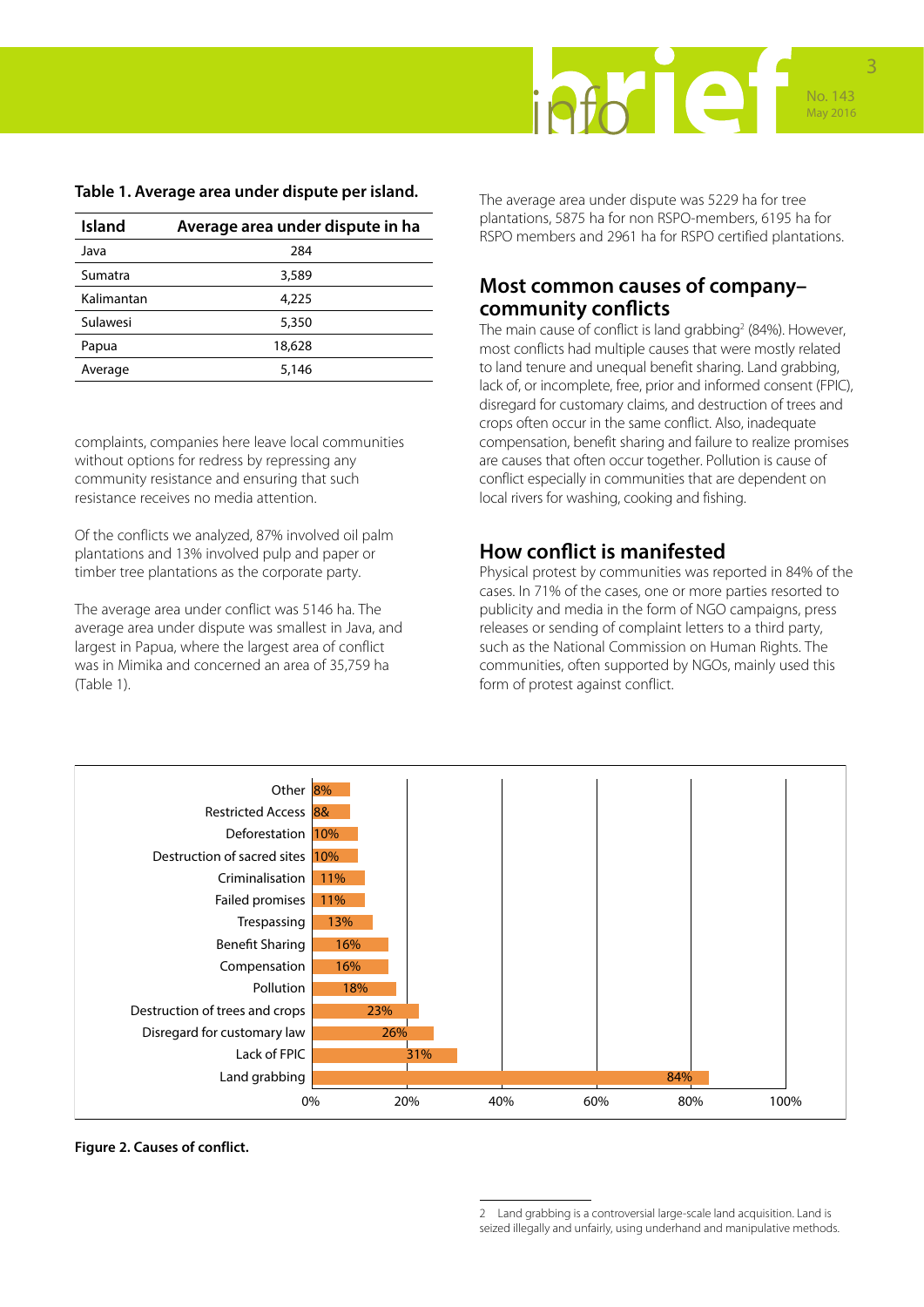

In 63% of the cases, intimidation and threats were made by companies , including the criminalization of community members. Examples of criminalization include police arrests of community members harvesting fresh fruit bunches on contested land. Military and police involvement for peacekeeping is often perceived as intimidation by local community members. The involvement of security forces, such as police (including the mobile brigade), military and company (external) security guards increased the likelihood of violence being used in a conflict nine-fold. Other studies on conflict in Indonesia also found the involvement of security forces to be disruptive, provocative and counterproductive, contributing to escalation (Betts 2004; Chauvel 2008; IPAC 2014). To a certain extent, these security forces were drawn into the conflict at a stage where escalation is likely. Yet, their very presence may become an escalation trigger when local community members respond with violent resistance (Susan and Wahab 2014). Moreover, these security forces were the primary perpetrators of violence against people, a finding confirmed by KPA (2014) i n an analysis of their unpublished database.

This study shows the different approaches companies and communities tend to use in conflict. Whereas communities resort to publicity to increase the visibility of the conflict, companies seek to stamp out the protest by force.

Such efforts to focus the company's attention may instead push the company to employ repressive tactics rather than to seek dialogue or resolution.

### **Strategies for conflict resolution**

For all conflicts studied, conflict resolution had been attempted at least once. In 47% of the cases, mediation<sup>3</sup> was the resolution mechanism used. Three out of four mediation attempts were led by (local) government, such as the Regent or Regional House of Representatives. In 45% of the cases, negotiation4 was used. In 31% of the cases, the parties attempted to resolve the conflict in court. A recent trend is that NGOs support local communities



**Figure 3. Manifestations of conflict.** 

<sup>3</sup> Mediation is a process whereby a mutually agreed upon, impartial third party assists conflicting parties in solving their conflict problems through promoting conciliation and facilitating negotiations, but whereby the decision-making power and implementation is left primarily in the hands of the conflict parties (Wall et al. 2001, 2011; Bush and Folger 2005).

<sup>4</sup> Negotiation is a bargaining relationship among the opposing parties.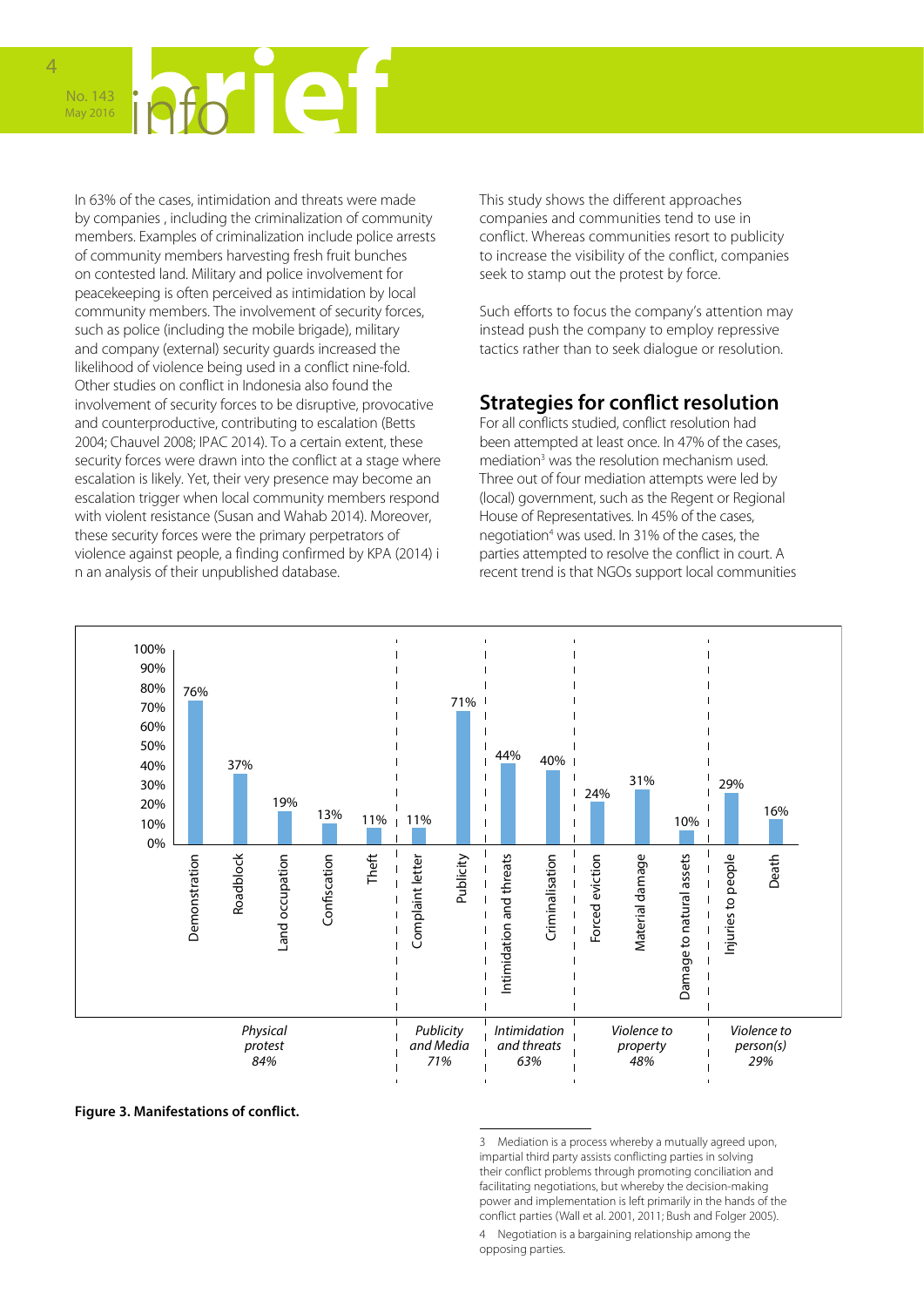



#### **Figure 4. Conflict resolution mechanisms used.**

to challenge the legality of the concession permits rather than focusing on community land rights. In 19% of the cases, the Roundtable for Sustainable Palm Oil (RSPO) was involved in conflict resolution through their Grievance Procedure or Dispute Settlement Facility. In 5% of the cases, the International Finance Corporation (IFC) Compliance Advisor Ombudsman (CAO) intervened through mediation.

We considered the conflict resolution mechanism attempted in relation to the intensity of the conflict. Four levels of intensity were identified, namely nonviolent, suppression<sup>5</sup>, violent and lethal. We found that negotiation was not used in violent and lethal conflicts, but that adjudication was more likely to be used when conflicts turned violent. Negotiation and mediation were more likely to be deployed for non-violent or suppressed conflict. External help was more often sought with adjudication and much less with negotiation. Thus, consistent with Glasl's (1999) framework, the approach to resolution depended on the intensity of the conflict; more external help by parties outside the conflict is required as the conflict increases in intensity and the parties have no capability to resolve it on their own.

#### **Factors that trigger conflict escalation**

Escalation triggers are events or actions that did not exist prior to the conflict but which when implemented tend to increase tensions between the conflicting parties. Escalation in industrial tree plantation conflict is complex due to the involvement of multiple actors (Yasmi et al. 2006). As well as the community and company in conflict, additional actors included transmigrant communities, government, security forces, NGOs, the church and RSPO. Land brokers have also been found to be involved (Susan and Wahab 2014).

The following escalation triggers recurred in many of the conflicts studied:

- **• Lack of dialogue and communication**: A recurrent pattern is the lack or breakdown of dialogue and communication between the local communities and the plantation company management. This may happen because community members may not know who to address their grievances to. When community attempts to initiate dialogue with the company management fail and community members feel unheard, they frequently resort to 'weapons of the weak' tactics, such as harvesting fresh fruit bunches, road blocks that block trucks transporting fresh fruit bunches thus preventing them for reaching the mill on time, arson attacks, confiscating heavy equipment and damaging company offices and other assets. These tactics further deepen the dialogue/ communication gap.
- **• Outside and political interests**: Outside parties may obstruct conflict resolution, especially if they benefit from a stalemate. From interviews for the case studies, we found that external actors, such as NGOs, political parties and land brokers, may hinder conflict resolution if they can use the conflict to achieve their own goals. In the PT Asiatic Persada case in Jambi, conflicts and competition arose between NGOs. More radical NGOs who were unwilling to compromise their demand for complete agricultural reform actively undermined mediation. This obstructed the resolution of the long-standing conflict for the community members whose main concern was their livelihood. In the same case, a political party was involved in the conflict, hoping to build their base of voters.
- **• Duration of the conflict and progress of conflict resolution**: Fuelled by frustration over the slow settlement of the land dispute with PT Barat Selatan Makmur Investindo, several hundred villagers started a riot and attacked the company's office compound. In the Perhutani Blora conflict in Central Java, and the PT Salonok Ladang Mas and Agro Bukit cases in Central Kalimantan, there seemed to be no progress in resolving the conflict and communities felt that peaceful protest did not lead to restitution of grievances. Thus the longer a conflict remains unresolved the greater the likelihood for escalation.
- **• Infiltration**: In the PT Kurnia Luwuk Sejati case and in an interview with NGO activists, suspicions have been expressed that demonstrations were

<sup>5</sup> In this study, suppression is in the form of intimidation and threats, such as hiring thugs, establishment of military posts, voicing of threats, police and army patrols, and criminalization.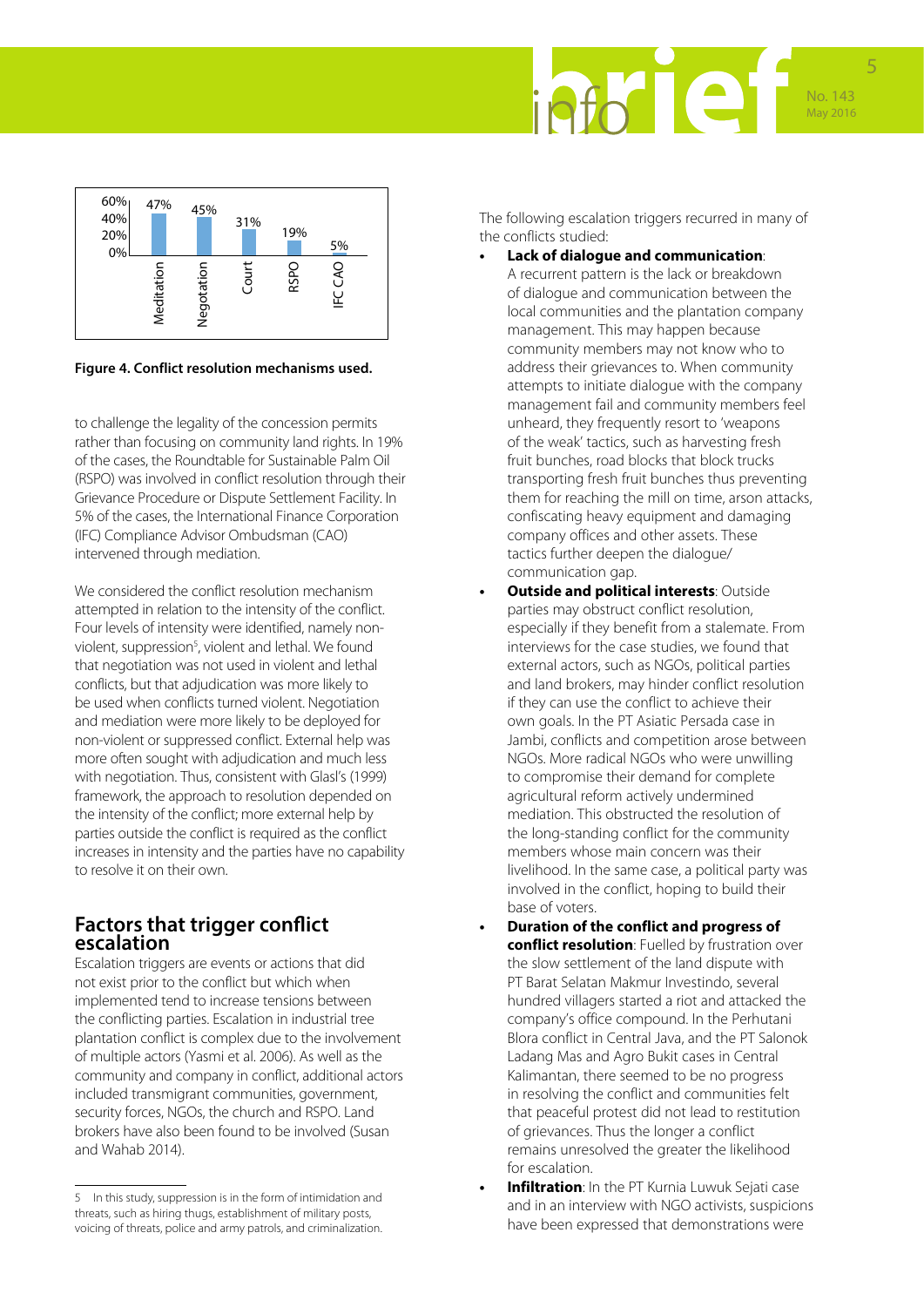No. 143 May 2016

> infiltrated by outsiders with different intentions than peaceful protest. Such outsiders would initiate violence, often leading to police arrests of community members.

- **• Mobilization of security forces**: The mobilization of security forces, such as police, mobile brigade and military, even if meant for peacekeeping, is often perceived as an intimidating security response that intensifies communities' frustrations over failure to gain redress or attention for the dispute. Most disputes where violence was used against people involved external security forces as one of the perpetrators: the involvement of external security personnel makes it almost nine times more likely that violence will be used. Conflicts where external security personnel were deployed had fatalities in 32% of the cases, versus none of the cases without external security personnel.
- **• Withdrawal of a party from a conflict resolution process**: In the PT Wira Karya Sakti case in Jambi, the company withdrew itself from the mediation. In a conflict between PT Kresna Duta Agroindo, a Golden Agri Resources subsidiary, and the local community in Jambi, Sumatra, the community rejected the mediator out of concerns over neutrality. In the PT Riau Andalan Pulp and Paper case it was the company who rejected the mediator for that very reason. In the PT Mustika Sembuluh case, the company rejected a mediation attempt by the National Commission on Human Rights as it had its own conflict resolution mechanism in place, which in turn the community did not accept. Such conflict resolution failures may cause the conflict to escalate as parties may resort to more violent options hoping to force the other parties back into the resolution process.

#### **Arresting the escalation spiral**

By comparing the manifestations of the conflict to Glasl's (1999) escalation ladder, we found that subsequent adversarial actions by one party may spark a counter-reaction by the other party (Figure 2). Failed communication and dialogue is the first step in escalation, for if communication fails, communities frequently resort to physical protest. For example, in the PT Kurnia Luwuk Sejati case, the communities could not find any company representative willing to discuss their grievances with them. The farmers' frustration over this was one of the reasons for a mass demonstration.



#### **Figure 5. Escalation spiral.**

We see such resistance and physical protests met with repression, followed by further resistance and more repression. When PT Agro Bukit's security guards caught villagers harvesting fresh fruit bunches on contested land in their concession, these guards were attacked and wounded by hundreds of fellow villagers. When two villagers were arrested by the police a year later on the same grounds, citizens destroyed a company post and stabbed the post guard. After a third arrest, one villager who came to demand the release of his fellow villagers, died after he was shot and beaten by the mobile brigade.

Preventing the negative conflict escalation spiral and ensuring the peaceful resolution of disputes requires de-escalation efforts either from the parties in conflict or external actors. In our study, we found the following initiatives employed to de-escalate the conflict:

- **•** government intervention (21% of the cases)
- **•** initiation of dialogue (13%)
- **•** a written commitment by either of the parties expressing intention to solve the (peacefully) conflict (10%)
- **•** mapping of contested lands or boundaries in a participatory manner or by a neutral third party (10%)
- **•** initiation of fact-finding mission or team (8%)
- **•** concession by company in the form of community development, financial support or payment of customary fine (5%)
- **•** temporary halt of operations on disputed land (3%), which may be considered a 'ceasefire' and signal a commitment to address community grievances.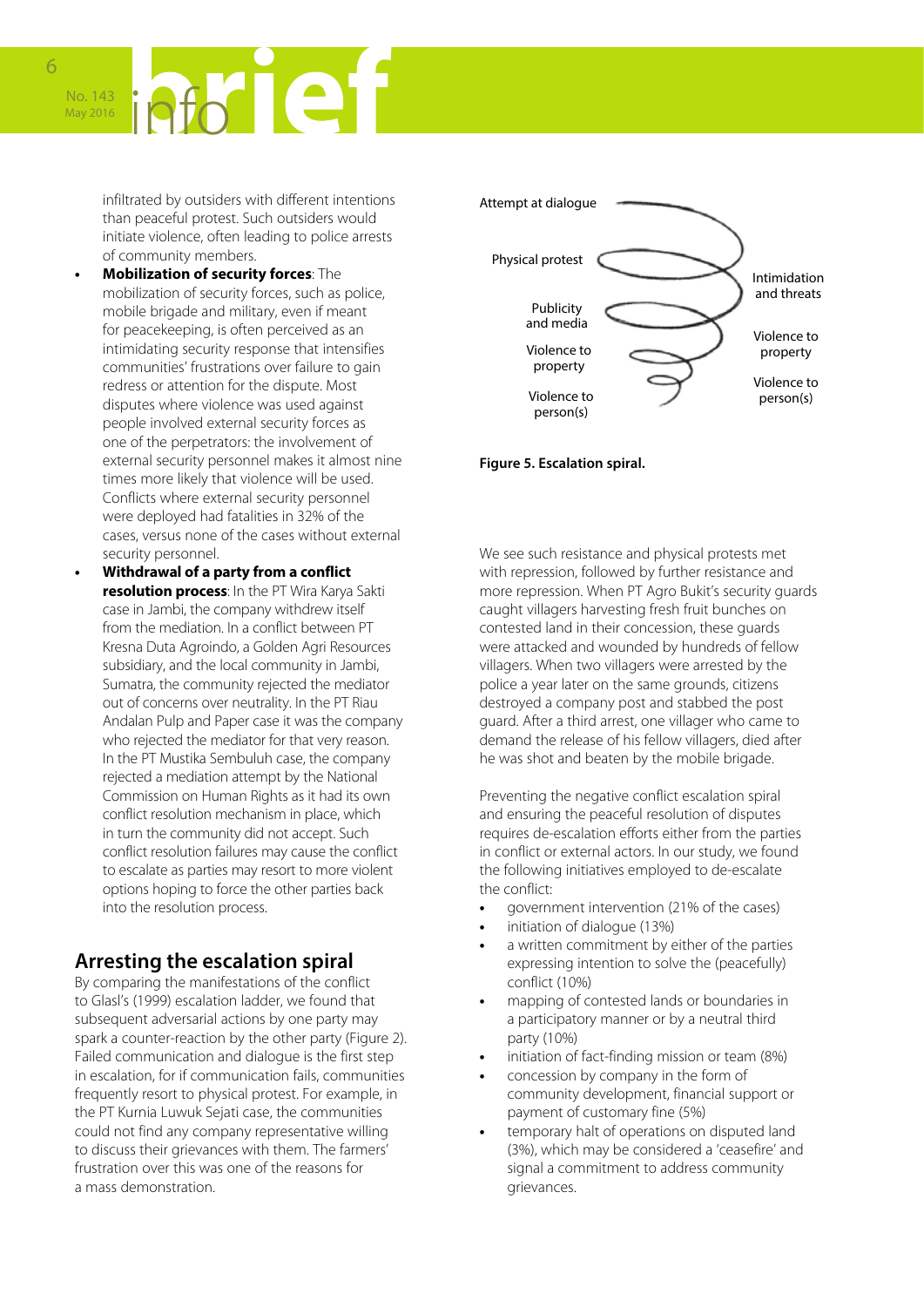

Such efforts signal a critical commitment to end or de-escalate the conflict that is likely to prevent a negative or violent counter-reaction by any of the parties.

The RSPO was directly involved in 21% of the cases. Local activists and community members report that RSPO members are more easily held accountable and generally are faster to respond to any complaints filed, even without direct intervention of the RSPO. In the PT Agrowiratama case in West Kalimantan, its RSPO membership required the company to publicly announce any plans to expand their operations, allowing NGOs and local communities to file complaints and negotiate with the company prior to operations.

PT Asiatic Persada could be held accountable for its operations through its RSPO membership and IFC funding under Wilmar ownership. When Wilmar sold its shares to a non-RSPO member in 2013, the company no longer had external incentives to resolve the conflict and mediation efforts halted. A year later the conflict escalated, resulting in the death of a local community member. Most conflicts with fatalities (67%) occurred on plantations that were not associated with an international sustainability initiative such as RSPO.

#### **Further work**

Participants at a workshop to discuss the results presented here indicated that further research needs to be conducted on several conflict-related issues. First, we need better understanding of why, when conflict agreements or commitments to end conflict are made between communities and companies, they often fail. This research would help highlight the checks and balances that are needed to ensure that commitments and agreements are implemented by both parties. Second, companies often have their own standard operating procedures in the event of conflict. These SOPs need to be more closely examined to generate insights on key barriers to their implementation and whether or how they might be adjusted to promote more dialogue and less reliance on security forces.

#### **Acknowledgements**

This Infobrief has been produced with the financial assistance of the European Commission. We also gratefully acknowledge the participants of

the "Workshop to review and discuss conflict resolution among communities and companies in Indonesia's industrial tree plantations," 15 February, 2016 in Bogor, Indonesia.

Any views expressed in this publication are ours. They do not necessarily represent the views of CIFOR or our financial sponsor.

#### **References**

- Betts IL. 2004. Post-Suharto social conflict in Indonesia analysis and treatment. *Reformasi*  [reform], *Otomomi Daerah* [regional autonomy or decentralisation] and political elites in Maluku, West Kalimantan and Central Sulawesi. [www.](http://www.conflictrecovery.org/ibetts2.doc) [conflictrecovery.org/ibetts2.doc](http://www.conflictrecovery.org/ibetts2.doc)
- Bush RA and Folger JP. 2005. *The Promise of Mediation: The Transformative Approach to Conflict.* San Francisco, CA: Jossey-Bass.
- Chauvel R. 2008. Refuge, displacement and dispossession: Responses to Indonesian rule and conflict in Papua. In: Conflict, Violence and Displacement in Indonesia. *In* Hedman E, ed. *Studies on Southeast Asia (45)*. Ithaca, NY, USA: Cornell Southeast Asia Program. 147–72.
- Demmers J. 2012. *Theories of Violent Conflict: An Introduction.* London: Routledge.
- Gerber JF. 2011. Conflicts over industrial tree plantations in the South: Who, how and why? *Global Environmental Change* 21(1):165-76.
- Glasl F. 1999. *Confronting Conflict: A First Aid Kit for Handling Conflict.* Stroud, UK: Hawthorn Press.
- [IPAC] Institute for Policy Analysis of Conflict. 2013. *Mesuji: An anatomy of Indonesian land conflict.* IPAC Report no. 1, August 2013. Jakarta: IPAC.
- [IPAC] Institute for Policy Analysis of Conflict. 2014. *Indigenous rights vs agrarian reform in Indonesia: A case study from Jambi.* IPAC Report no. 9, April 2014. Jakarta: IPAC.
- [KPA] Konsorsium Pembaruan Agraria. 2014. Catatan akhir tahun 2014: Membenahi masalah agraria: prioritas kerja Jokowi-JK pada 2015. Jakarta: KPA.
- Overbeek W, Kroger M and Gerber JF. 2012. *An overview of industrial tree plantation conflicts in the global South. Conflicts, trends, and resistance struggles.* EJOLT Report No. 3.
- Schweitzer C. 2001. Putting nonviolent peaceforce into the picture. *In Nonviolent Peaceforce Feasibility Study.* Hamburg, Germany: Nonviolent Peaceforce. 8–47.
- Susan N and Wahab OH. 2014. The causes of protracted land conflict in Indonesia's